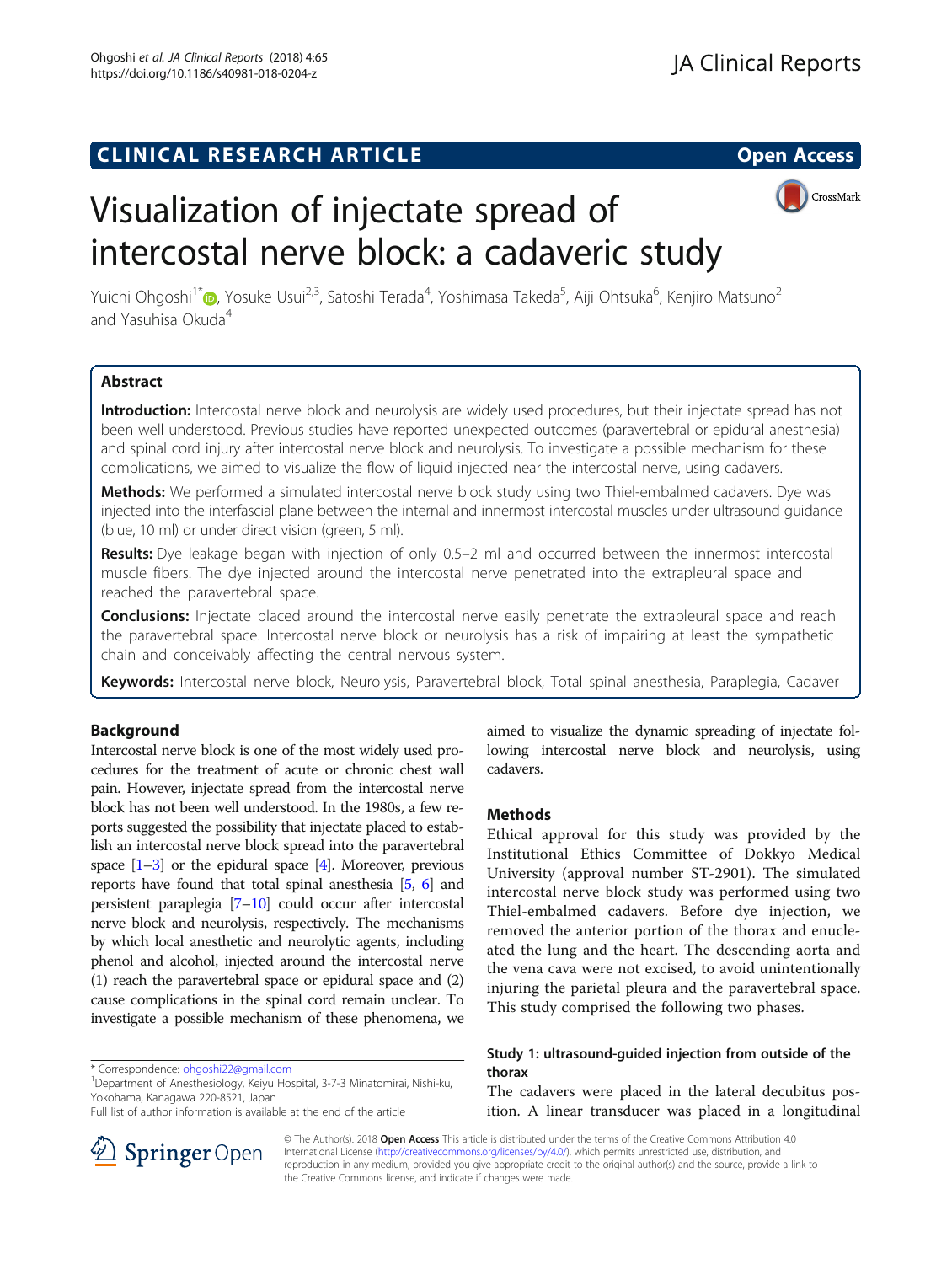orientation 10 cm lateral to the posterior median line, and a 22-gauge needle (22-G,  $0.7 \text{ mm} \times 80 \text{ mm}$ , Plexufix, B-BRAUN, Tokyo, Japan) was advanced into the interfascial plane between the internal and innermost intercostal muscles. Green dye (water-based acrylic dye, 10 ml) was gently injected, and the spread of the dye was observed from the anterior side.

## Study 2: direct injection from the inside of the thorax

The cadavers were placed in the supine position. After excision of the parietal pleura, a small incision was made in the innermost intercostal muscle to expose the intercostal nerve. A 22-gauge needle was bent into a thoracic curve and inserted along the intercostal nerve into the interfascial plane between the internal and innermost intercostal muscles. The needle tip was located on approximately the medial axillary line. The needle entry point was occluded by a finger to prevent dye leakage, and 5 ml of blue dye was injected.

## Results and discussion

## Simulated intercostal nerve block Study 1: ultrasound-guided injection from outside of the thorax

Dye injection from outside the thorax was performed in two cadavers. Figure 1a, b shows ultrasound images of dye injection between the internal and innermost intercostal muscles. Depression of the parietal pleura and dye leakage into the extrapleural space were observed immediately after injecting the dye solution in both specimens. After resection of the parietal pleura, the green dye was present in the parietal pleura, extrapleural space, and paravertebral space (Fig. 1c).

#### Study 2: direct injection from the inside of the thorax

Dye injection from the inside of the thorax was performed in another 16 intercostal segments in two cadavers. For the 16 injections, dye leakage from the innermost intercostal muscle was observed in 14 segments (Fig. [2a](#page-2-0)–[c\)](#page-2-0). Dye leakage began with injection of only 0.5–2 ml and occurred between muscle fibers (Fig. [2d\)](#page-2-0). There were two segments in which dye leakage was not observed; for these, subsequent dissection revealed that the needle had been misdirected into the incorrect plane, between the internal and external intercostal muscles, and that the intercostal nerves in these two segments were not stained.

In this visualization study, we aimed to clarify the movement of liquid that was injected to establish an intercostal nerve block or neurolysis, using cadavers. Our cadaver experiments provide two important findings. First, even a small amount of liquid placed near the intercostal nerve can penetrate through the innermost intercostal muscle into the extrapleural space. Second,



a, **b** Ultrasound images of the intercostal space before (a) and during (b) dye injection around the intercostal nerve in a cadaver. Arrow-heads show the needle, and arrows show the descent of the parietal pleura R rib.  $c$  Photograph showing the spread of dye from the extrapleural to the paravertebral space in a cadaver. The parietal pleura is turned outwards. Cep cephalad, Lat lateral

liquid penetrating the extrapleural space can diffuse with gravity into the paravertebral space. Therefore, it is possible that these three compartments (the paravertebral space, the extrapleural space, and the intercostal nerve plane) can function as a connected series of spaces. To the best of our knowledge, previous studies using X-ray, computed tomography imaging, and cadavers have shown that agents injected around the intercostal nerve can reach the paravertebral space directly  $[1, 11]$  $[1, 11]$  $[1, 11]$  $[1, 11]$  $[1, 11]$ . In this study, we reported for the first time that agents injected to establish intercostal nerve block/neurolysis may also reach the paravertebral space via the extrapleural space.

Previous studies have reported that total spinal anesthesia  $[5, 6]$  $[5, 6]$  $[5, 6]$  $[5, 6]$  $[5, 6]$  and persistent paraplegia  $[7-10]$  $[7-10]$  $[7-10]$  $[7-10]$  $[7-10]$ occurred after intercostal nerve block and neurolysis, respectively. The mechanisms of these significant complications have been unclear. Our findings may shed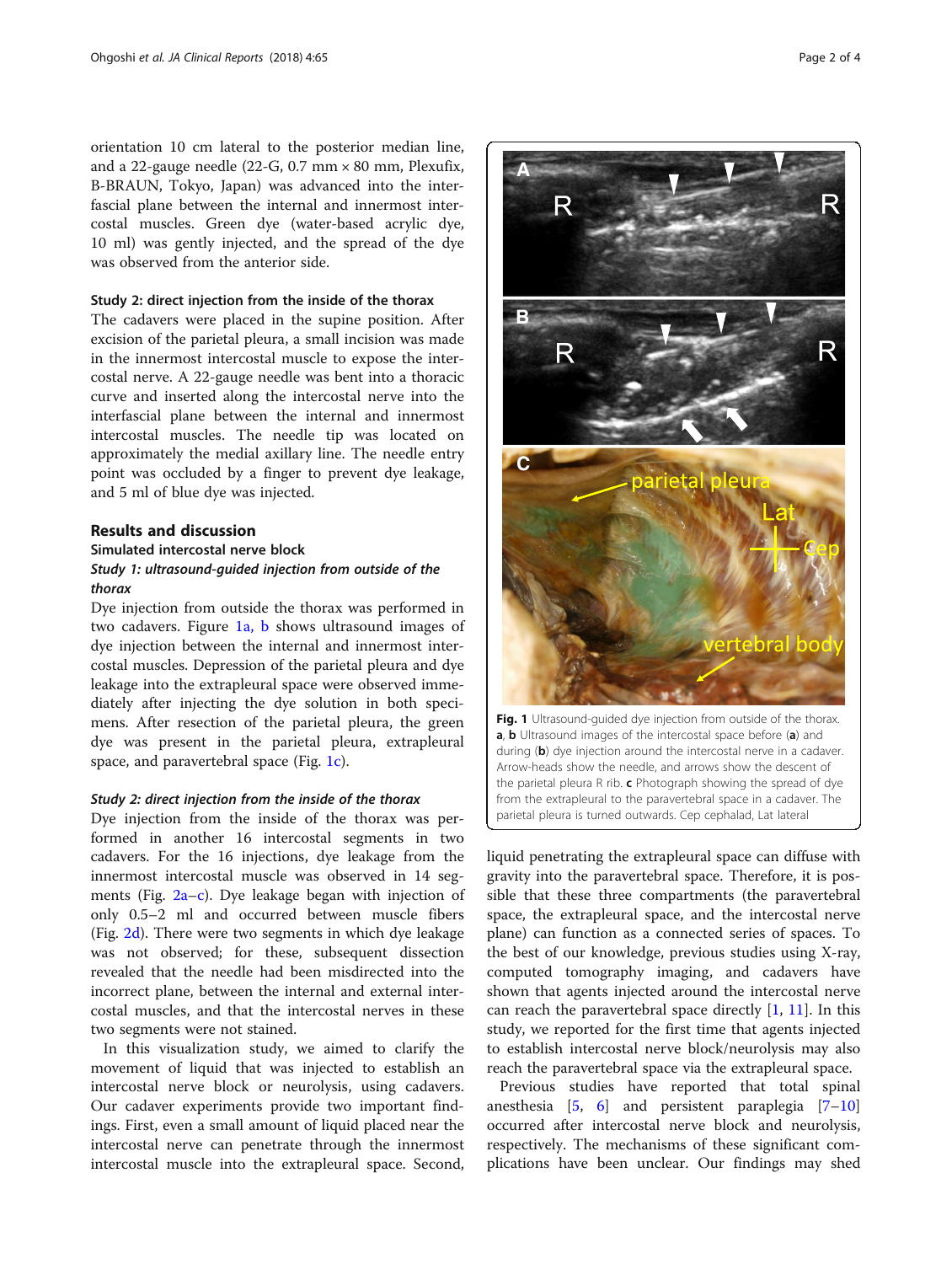<span id="page-2-0"></span>

Photographs showing the time course of dye spreading during injection into the interfascial plane between the internal and innermost intercostal muscles in a cadaver. White arrows show the dye injection point. Cep cephalad, Lat lateral. **d** Photograph showing other intercostal segments after dye injection. Dye deposition was observed between the muscle fibers

some light on their true nature. The current study shows visually that agents injected around the intercostal nerve easily penetrate the extrapleural space and spread into the paravertebral space. Although migration of the liquid from the paravertebral space to the extradural space or

the subarachnoid space does not frequently occur, it is not surprising that this can happen, depending upon the patient's condition (e.g., body position, trivial trauma of the dura mater and the arachnoid, disc herniation, or vertebral metastasis of cancer). This assumption is supported by a previous cadaveric study showing that dye injected into the paravertebral space can spread at least to the extradural space  $[11]$  $[11]$ . Moreover, a case report has been published in which the use of a large volume of local anesthetic in intercostal nerve block resulted in epidural blockage [\[4](#page-3-0)]. Agents injected around the intercostal nerve can reach the paravertebral space and the sympathetic chain and easily impair at least the sympathetic chain.

On the other hand, the current study also shows that liquid penetration from the intercostal nerve plane into the extrapleural space occurred with only 0.5–2 ml of dye injection. Previous case reports of persistent paraplegia described the use of 2–6.7 ml of agents per segment (total volume 2–20 ml); this volume is large enough to flow into the paravertebral space. Our findings indicate that intercostal nerve block or neurolysis lead to paravertebral anesthesia and, conceivably, to subsequent spinal cord injury more easily than previously believed; thus, we must take special care when performing these procedures.

The limitations of this study include the use of embalmed cadavers, as embalmed tissue may not be representative of normal tissue integrity and is likely to influence the way in which aqueous fluids pass through the extrapleural space. Furthermore, the body position and existence or nonexistence of respiratory excursion are factors that may affect extrapleural fluid spread. We used water-based acrylic dye as a substitute for local anesthetic and phenol solution in each study. The chemical nature of the injectate is also a factor that may affect the outcome. We used two different volumes in each study. Although we chose 10 ml of dye to clearly demonstrate liquid spread in study 1, we chose 5 ml of dye for study 2 to demonstrate liquid penetration using multiple intercostal segments.

## Conclusions

Injectate placed around the intercostal nerve in cadavers easily penetrates the extrapleural space and reaches the paravertebral space. Intercostal nerve block and neurolysis can easily impair at least the sympathetic chain; thus, we must take special care when performing these procedures.

#### Availability of data and materials

All data generated or analyzed during this study are included in this published article.

#### Authors' contributions

YOh designed the study, collected data, and drafted the paper. YU, ST, and YT collected data and discussed the result. AO, KM, and YOk supervised the study and revised the paper. All authors read and approved the final manuscript.